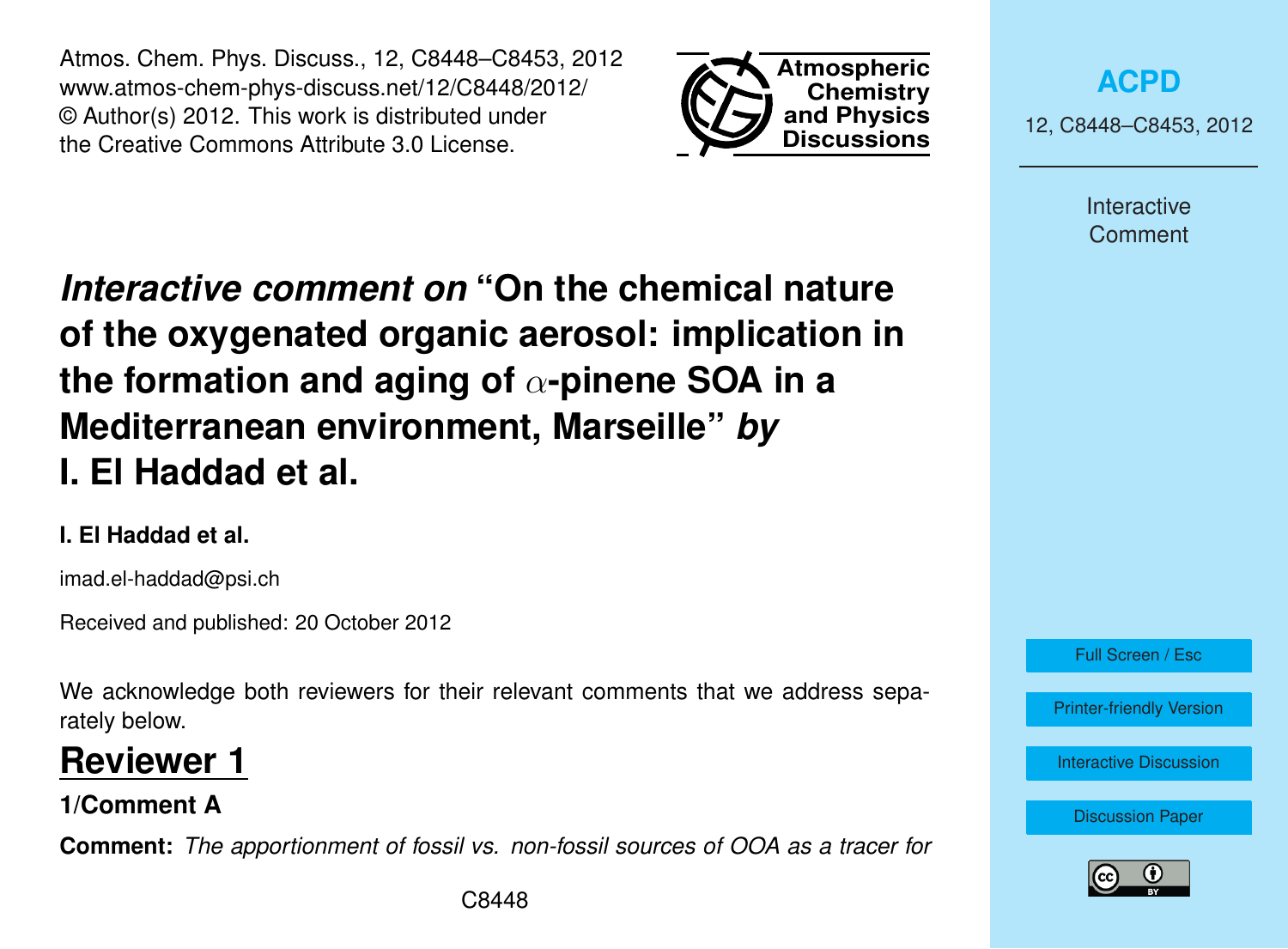*SOA is a creative strategy but has seldom been applied yet, so that this investigation will be very helpful for the general understanding of SOA formation and the interpretation of AMS data. A discussion with the few previous studies of that kind should be included.*

**Response:** In the corrected manuscript we have added some comparisons with previous studies, namely Minguillón et al., 2011 and Hodzic et al., 2010.

—————————————————————————————————————

#### **2/Comment B**

**Comment:** *Although the comparison of PMF with CMB doesn't seem to provide new aspects at first view, both techniques should be regarded as independent approaches so that their similarity points towards sound results for both. However, the drawback of both approaches (e.g. the too small variability of sources for PMF for the Marseille campaign and dependence on literature emission factors for CMB) should be kept in mind and presented in a clearer way. The same should be done for the limitations of the independency of both approaches from each other. In general, a discussion of uncertainties of the results needs to be included in the main paper. This was thoroughly done in the supplementary material and deserves a summary chapter in the main part.*

**Response:** This is a very relevant comment taken into consideration in the corrected manuscript.

—————————————————————————————————————

#### **[ACPD](http://www.atmos-chem-phys-discuss.net)**

12, C8448–C8453, 2012

**Interactive Comment** 

Full Screen / Esc

[Printer-friendly Version](http://www.atmos-chem-phys-discuss.net/12/C8448/2012/acpd-12-C8448-2012-print.pdf)

[Interactive Discussion](http://www.atmos-chem-phys-discuss.net/12/19769/2012/acpd-12-19769-2012-discussion.html)

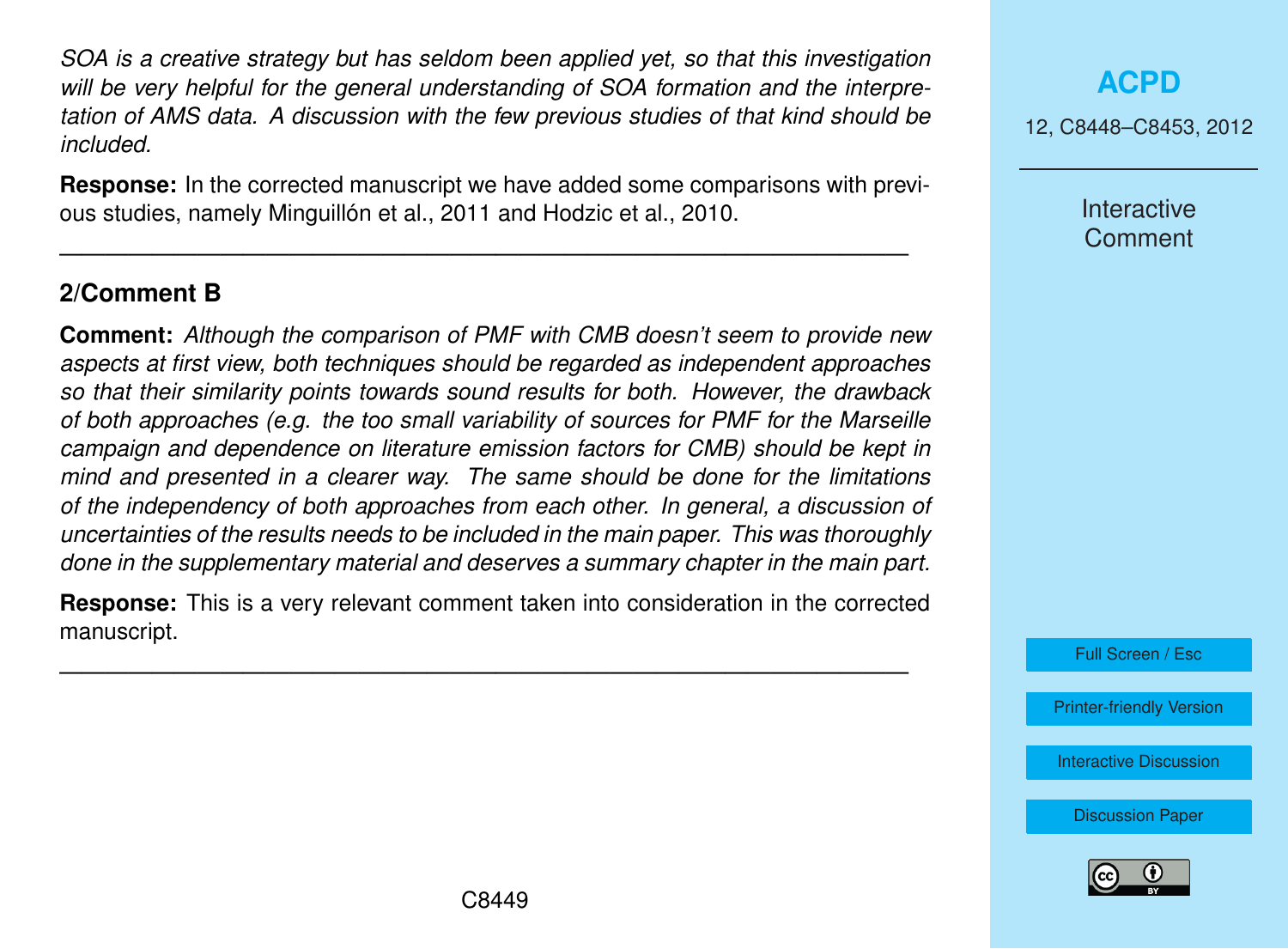# **Reviewer 3**

#### **1/Major comment and minor comment 1**

**Comment:** *The authors present a third paper in what appears to be a four part series on the aerosol measurements made in Marseille in summer 2008. Detailed measurements of this nature are very valuable and the quality of the work appears high. The manuscript is well written and clearly makes the point that the main contributor to organic aerosol at this time was long-range transport of biogenic organic aerosol. As far as I can tell, the only new results presented in this work are the four factors of OA identified by PMF2 on the AMS measurements. While this would have been a better fit in the previous paper–since the methods and sampling site are identical–the authors do provide additional evidence that biogenic organic aerosol predominates the OA in Marseille. In addition, AMS measurements are made across many research groups and having this type of data is valuable for comparison. It is clear that authors have put a great deal of thought into these factors and their interpretation, but whether or not this new information merits an entire new manuscript is unclear to me. Aside from this issue, the manuscript itself is very close to being ready for publication. I have only minor comments.*

*AMS/PMF2 measurements provide more insight into the organic aerosol makeup than the CMB model. However, it is unclear that we understand any more about the system from the PMF results. Figure S9 shows just how similar the results were for the PMF and CMB results. In the previous paper (El Haddad et al., 2011b) the authors showed that "Radiocarbon measurements suggest that more than 70% of this fraction is of non-fossil origin, assigned predominantly to biogenic secondary organic carbon (BSOC)" and that "Using the marker-based approach, the aggregate contribution from traditional BSOC was estimated at only 4.2% of total OC and was dominated by* α*pinene SOC accounting on average for 3.4% of OC." It seems like the conclusion in the new manuscript do not differ from the previous results or even improve upon them substantially. The only new finding I see is the correlation of each factor with other met-* 12, C8448–C8453, 2012

Interactive **Comment** 

Full Screen / Esc

[Printer-friendly Version](http://www.atmos-chem-phys-discuss.net/12/C8448/2012/acpd-12-C8448-2012-print.pdf)

[Interactive Discussion](http://www.atmos-chem-phys-discuss.net/12/19769/2012/acpd-12-19769-2012-discussion.html)

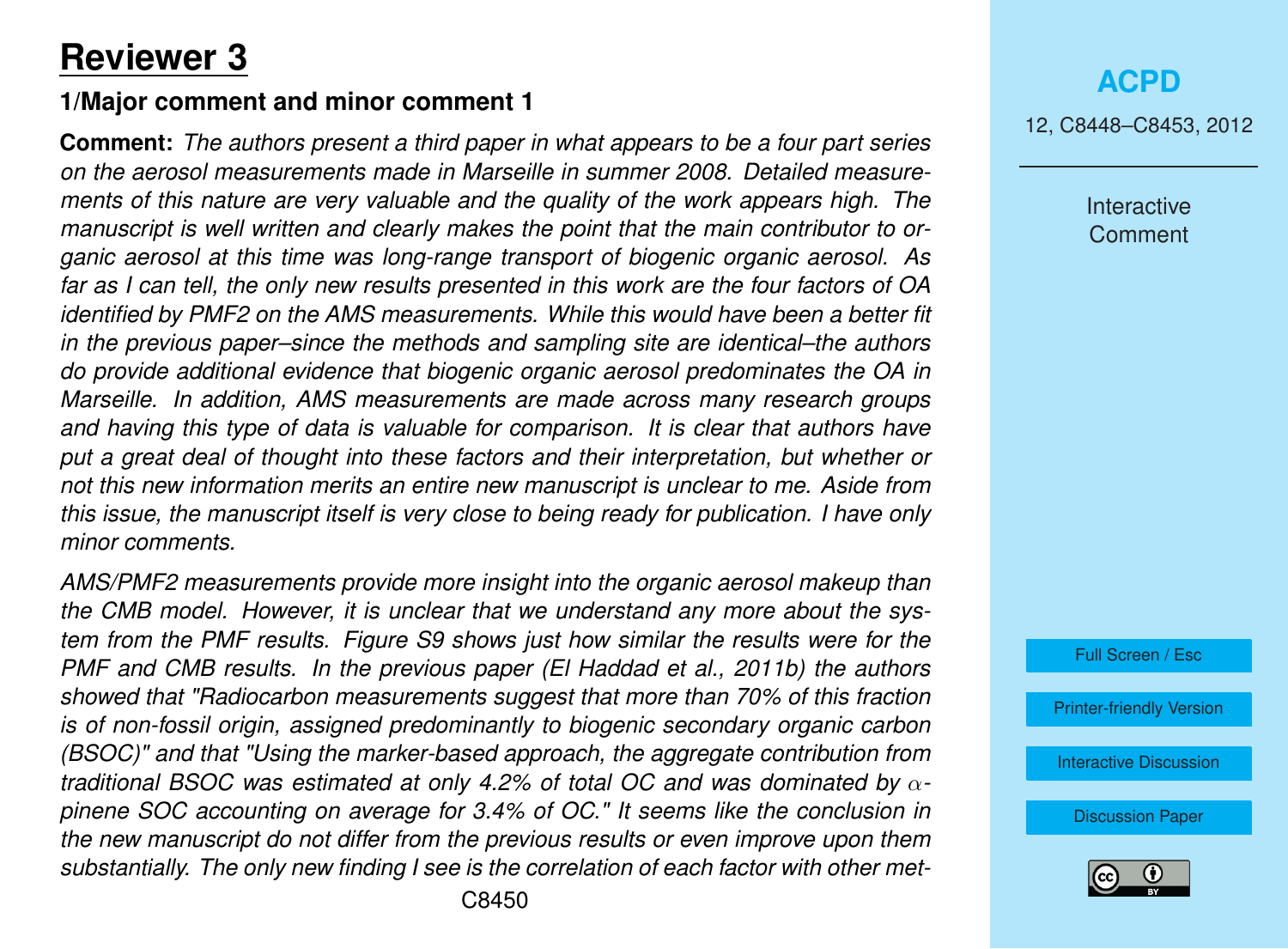*rics. Given that the PMF analysis was constrained by these external factors in the first place, it is not surprising that they correlate. In order to justify this paper, I would need to see something substantial from the PMF results that could not have been discovered without them.*

**Response:** In principle, we agree with Referee 3 that the new data we present in the current paper could have been included in our previous papers. However, the analysis made for this paper was not completed when we published the previous twin papers, and we believe that the new results obtained here are very relevant and worth sharing with the atmospheric science community even if this would require an additional paper. The reviewer mentioned that the only new results presented in this work are the four factors of OA identified by AMS/PMF2 that compares with our CMB/markers results. Indeed this paper shares some conclusions with the previous ones, but we believe that the AMS/PMF2 results and their comparison with filter based metrics (14C, CMB analysis, HULIS,  $\alpha$ -pinene oxidation products) have offered three substantial novel findings:

**i/** Source apportionment methodologies: Currently, different techniques are applied to apportion OA sources, each of which is able to deconvolve different OA fractions and each of which has its drawbacks and underlying uncertainties. As mentioned by referee 1, comparing these techniques is rarely done, although this clearly enhances the understanding of SOA sources and offers a better assessment of the uncertainties related to these techniques. In this study, we showed that two independent source apportionment techniques (AMS/PMF and CMB/tracers) applied to independent measurements agree very well. We also demonstrated for the first time to the best of our knowledge, the ability of AMS/PMF to predict the contribution from industrial emissions to total OA. Such emissions remain one of the most complicated to apportion using a CMB methodology in conjunction with elements and organic markers, given the great number of industrial processes with highly variable profiles. AMS/PMF can then constitute an alternative approach. The industrial OA MS profile shall be also shared with the AMS community.

12, C8448–C8453, 2012

Interactive **Comment** 

Full Screen / Esc

[Printer-friendly Version](http://www.atmos-chem-phys-discuss.net/12/C8448/2012/acpd-12-C8448-2012-print.pdf)

[Interactive Discussion](http://www.atmos-chem-phys-discuss.net/12/19769/2012/acpd-12-19769-2012-discussion.html)

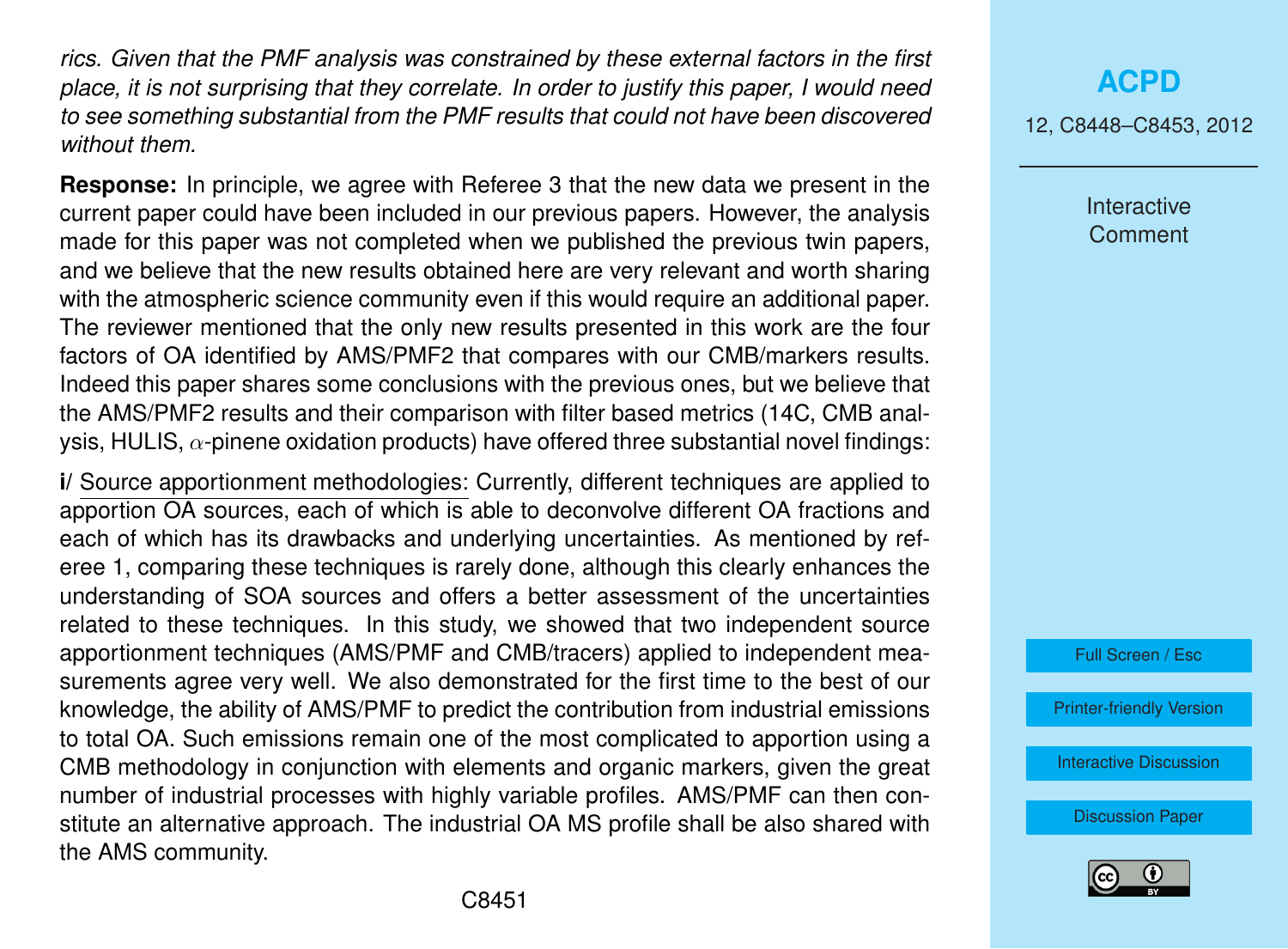**ii/** Source and chemical composition of OOAs: Over the past 7 years, AMS/PMF showed the predominance of OOA in urban areas. This fraction is separated according to volatility and oxidation degree into SV-OOA and LV-OOA. Currently, there is an increasing need to identify and characterize the precursors and the chemical composition of these two fractions and to elucidate their formation mechanism (see point number 3, below) in order to properly represent them in models. We provided in this work a methodology for combining AMS/PMF and 14C results to investigate the fossil and non fossil origin of OOAs with a thorough uncertainty assessment. We also showed that LV-OOA and SV-OOA present the same features as HULIS and a-pinene SOA, respectively, both arising from biogenic precursors but having different photochemical ages. These findings could not be obtained without applying AMS/PMF separating the CMB SOA into two fractions (for example in the previous papers we could not observe any correlation between the oxidation products of biogenic precursors with the total SOA, although the later is dominated by non-fossil carbon).

**iii/** Impact of aging on OOA composition: We have clearly showed the reactive nature of OOA and OOA components. Our results suggest that the aging of SV-OOA into LV-OOA lead to the formation of HULIS, the decay of SOA first generation products and the formation of the latter generation products. These results are important for future studies using these markers to estimate biogenic SOA contribution, assuming that these are stable. In the corrected manuscript we estimated that the observed aging occurs within 3.7 days (considering an average OH concentration of 10<sup>6</sup> molecule cm<sup>−3</sup>); i.e. in 3.7 days half of SV-OOA would be transformed into LV-OOA. As this transformation strongly influence OA physico-chemical properties and its interaction with clouds and its wet removal, our results have a direct implication for modeling climate impact of OA.

### **[ACPD](http://www.atmos-chem-phys-discuss.net)**

12, C8448–C8453, 2012

Interactive **Comment** 

Full Screen / Esc

[Printer-friendly Version](http://www.atmos-chem-phys-discuss.net/12/C8448/2012/acpd-12-C8448-2012-print.pdf)

[Interactive Discussion](http://www.atmos-chem-phys-discuss.net/12/19769/2012/acpd-12-19769-2012-discussion.html)

[Discussion Paper](http://www.atmos-chem-phys-discuss.net/12/19769/2012/acpd-12-19769-2012.pdf)



—————————————————————————————————————